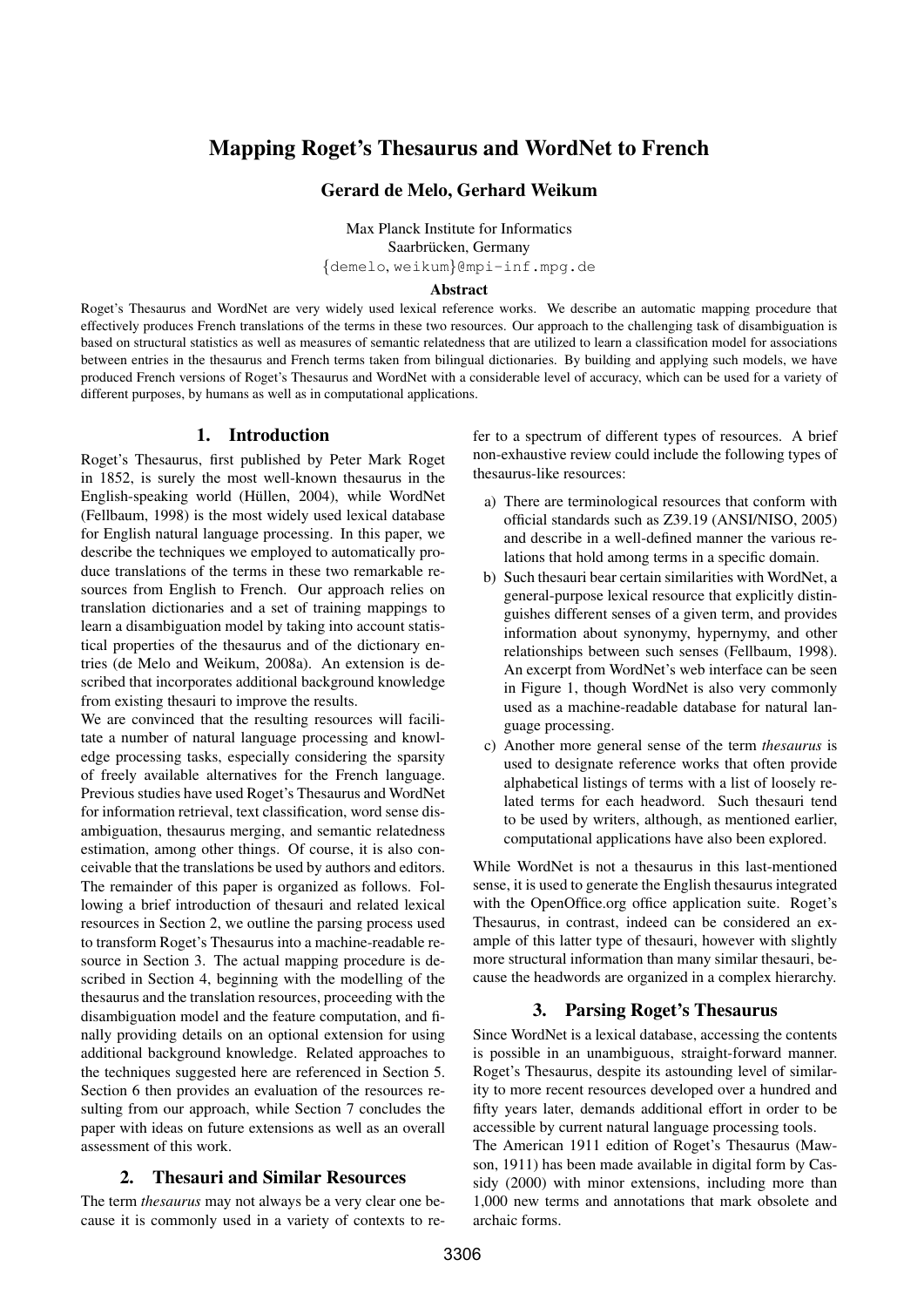

Figure 1: An excerpt from WordNet's web interface, featuring the four noun senses of the term "decrease". Additionally, WordNet 3.0 also lists verb senses that were omitted here, and of course a plethora of further related senses is also available on demand.

Although this version is provided as a plaintext file, parsing it in order to obtain a hierarchy of headings and headwords is not quite as trivial as it may seem at first sight. Not only does a myriad of implicit formatting and structuring conventions need to be accounted for, but also the fact that the source file frequently fails to abide to the supposed rules, as there are a considerable number of formatting errors. We used a recursive top-down approach to identify the six top-level classes, which include e.g. "words relating to the intellectual faculties", and then proceed to deeper levels. The toplevel classes are sometimes subdivided into divisions, e.g. "communication of ideas", which consist of sections, e.g. "modes of communication". Sections can be further subdivided into multiple levels of subsections, which finally contain headwords. Under each headword one finds one or more part-of-speech markers followed by groups of terms or phrases relating to the headword, as displayed in Figure 2. These groups are delimited by semicolons or full stops, and within such groups, commas or exclamation marks usually fulfil the function of separating individual items, though care needs to be taken not to split up phrases containing such characters. In addition to terms and phrases, these 'semicolon groups' may also contain references to other headwords or to other parts-of-speech of the current headword.

# 4. The Mapping Process

The mapping from English to French proceeds at the level of basic units, which we simply call thesaurus nodes. In Roget's Thesaurus, we chose the level of semicolon groups rather than the more general headwords in order for the resulting translations to reflect finer distinctions. For instance, in Figure 2, the three terms "withdraw", "take from", "take away" would form a single semicolon group. Within WordNet, we simply regard the individual senses ('synsets') as nodes, e.g. the synset consisting of the terms "decrease", "lessening", "drop-off" with the gloss "a change downward" in Figure 1. Our goal is to associate these elementary nodes, which are linked to English terms in the original resources, with the corresponding French terms. For each node, we thus need to determine which of the perhaps many potential translations to use given the English terms of that node and its location in the hierarchy. This disambiguation procedure constitutes the central challenge of the mapping process. It is quite evident that producing a translation mapping of the lexical units in a thesaurus differs significantly from conventional text translation in several respects. Most importantly, given that the lexical units associated with a node are the focus of our attention, syntactic parsing or syntactic transformations are not required. No attempt is made by our system to translate multi-word expressions or citation phrases that are not in the translation dictionary, because such translations would likely be artificial rather than reflecting a lexicalized, natural use of a term, which is what is expected from a thesaurus. Another major difference lies in the nature of the disambiguation task. Whereas lexical disambiguation in normal machine translation considers the syntactic context in which a particular term occurs, in our case the lexical disambiguation is based on the locus of the node within the hierarchy of the thesaurus.

# 4.1. Translation Dictionaries

As mentioned earlier, translation dictionaries play a vital role in the mapping process, as they provide the set of candidate translations for each original English term. We used three freely available dictionary packages:

- 1. the dict-fef software (Dict Fast English to French - French to English Dictionary) by Sebastien Bechet, with around 35,000 French-English and around 4,000 English-French translation equivalents (around 22,000 and 2,000 English terms, respectively)
- 2. the French-English dictionaries from the FreeDict project (Eyermann and Bunk, 2007), originally derived from the Ergane application, with over 16,000 translation equivalents in both directions, covering roughly 9,000 English terms
- 3. the French-English dictionary from the magic-dic package (Röder,  $2002$ ) with around  $67,000$  translation equivalents for around 20,000 English terms.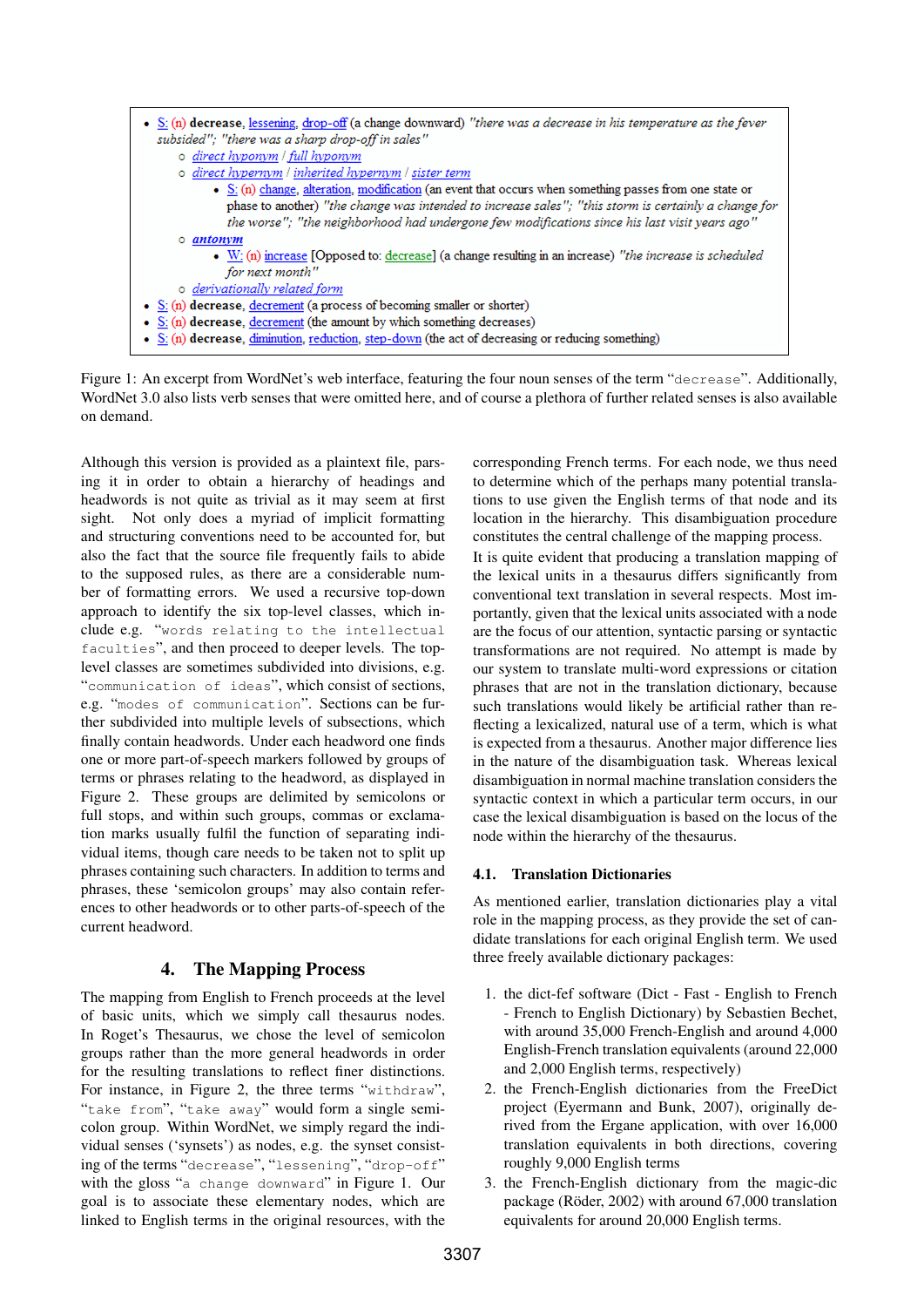#38. Nonaddition. Subtraction. -- N. subtraction, subduction|!; deduction, retrenchment; removal, withdrawal; ablation, sublation[obs3];<br>abstraction &c. (taking) 789; garbling,, &c. v. mutilation,<br>detruncation[obs3]; amputation; abscission, excision; curtailment<br>&c. 201; minuend, subtr withdraw, take from, take away; detract. garble, mutilate, amputate, detruncate[obs3]; cut off, cut away, cut out; abscind[obs3], excise; pare, thin, prune, decimate; abrade, scrape, file; geld, castrate; eliminate. diminish &c. 36; curtail &c. (shorten) 201; deprive of &c. (take) 789; weaken. Adj. subtracted &c. v.; subtractive. Adv. in deduction &c. n.; less; short of; minus, without, except, except for, excepting, with the exception of, barring, save, exclusive of, save and except, with a reservation; not counting, if one doesn't count.

Figure 2: Excerpt from Roget's Thesaurus text file.

These dictionaries were parsed in order to convert the data and annotations into a machine-processable format. Since the first two packages offer separate English-French as well French-English mappings, we effectively coalesced entries from five dictionaries into a unified translation knowledge base with around 78,000 translation equivalents and coverage of around 34,000 English terms and 48,000 French terms.

From the dictionaries we imported not only the raw mappings from terms in one language to terms in another language, but also restrictions on the part-of-speech for the source or target term. For instance, for the translation from English "store" to French "enregistrer", the dictionary additionally tells us that this translation applies to the word "store" as a verb. For the coalescing, we adopted the policy of letting entries with part-of-speech information override entries without such information.

#### 4.2. Disambiguation Model

Translation dictionaries often provide many different translations for an English term, but typically only few of these translations are appropriate for a given node in the thesaurus. For instance, the term "store", depending on the particular thesaurus node, could be translated as "approvisionner", "entrepôt", "boutique", "emmagasiner", "bouillon", or "magasin", among others.

Our disambiguation approach is an application of a technique we initially developed to generate a Germanlanguage version of WordNet (de Melo and Weikum, 2008a) that has now been extended to include several novel statistics. The basic idea is to use supervised machine learning to derive a model for classifying translations from manually labelled translation pairs. We conceive each semicolon group (or synset) in the thesaurus as a separate node to be translated to one or more terms. Since a good coverage of the target language is an important desideratum, we allow for translating a single English term to multiple French terms whenever this is appropriate. Furthermore, nodes may also remain vacuous when no adequate translation is available, as many thesauri are designed to cover a wide range of terms, including rare and obsolete terms that may often be untranslatable. This is most certainly the case for Roget's Thesaurus, bearing in mind that merely 41% of the terms in the 1987 Penguin Edition are covered by

WordNet 1.6 according to Jarmasz and Szpakowicz (2001). Given a French target term  $t$  and a thesaurus node  $n$ , we considered the tuple  $(n, t)$  a candidate mapping if and only if one of the English source terms associated with  $n$  in the original thesaurus is translated as  $t$  according to the unified translation knowledge base. Such tuples can either represent appropriate translations (positive examples) or inappropriate ones (negative). To produce a training data set, 731 training such candidate pairs were manually evaluated for Roget's Thesaurus (31% positive), and, likewise, 611 such training mappings (33% positive) were established for WordNet. For each node-term pair, we created a real-valued feature vector in an m-dimensional Euclidean space  $\mathbb{R}^m$ , as will further be elucidated later on. The training feature vectors were then used to derive a model using a linear kernel support vector machine (SVM) (Vapnik, 1995). The model, computed with LIBSVM (Chang and Lin, 2001), makes a prediction about whether a new feature vector in this Euclidean space is more likely to be a positive or a negative instance. In effect, it induces a decision rule for whether a given French term  $t$  should serve as one of the translations for a node  $n$ . Applying the model to feature vectors representations of all candidate mappings  $(n, t)$ , we were able to decide which translations to accept to produce the output, i.e. an association of French terms to the nodes in the thesaurus hierarchy. Rather than being a direct acknowledgment of the support vector model's decision hypersurface, our decision rule is based on first estimating posterior probabilities  $p_{n,t}$  from the SVM outputs (Platt, 1999), and then using two thresholds  $p_{\min}$  and  $p_{\min*} \leq p_{\min}$ , where a pair  $(n, t)$  is accepted if either  $p_{n,t} > p_{\text{min}}$ , or alternatively  $p_{n,t} > p_{\text{min}}$  and  $\neg \exists t' : p_{n,t'} > p_{n,t}.$ 

#### 4.3. Feature Computation

We now turn our attention to the feature values  $x_0, \ldots, x_{m-1}$  that make up the m-dimensional real-valued feature vector  $\vec{x} \in \mathbb{R}^m$  for a given node-term pair  $(n, t)$ . Each feature value  $x_i$  is a score that attempts to discern and quantify some information about the pair, based on the thesaurus, the unified translation knowledge base, or additional external knowledge sources.

Some of the most significant scores assess the similarity of each of the translations  $e$  of the term  $t$  to the current node  $n$  using the following formula: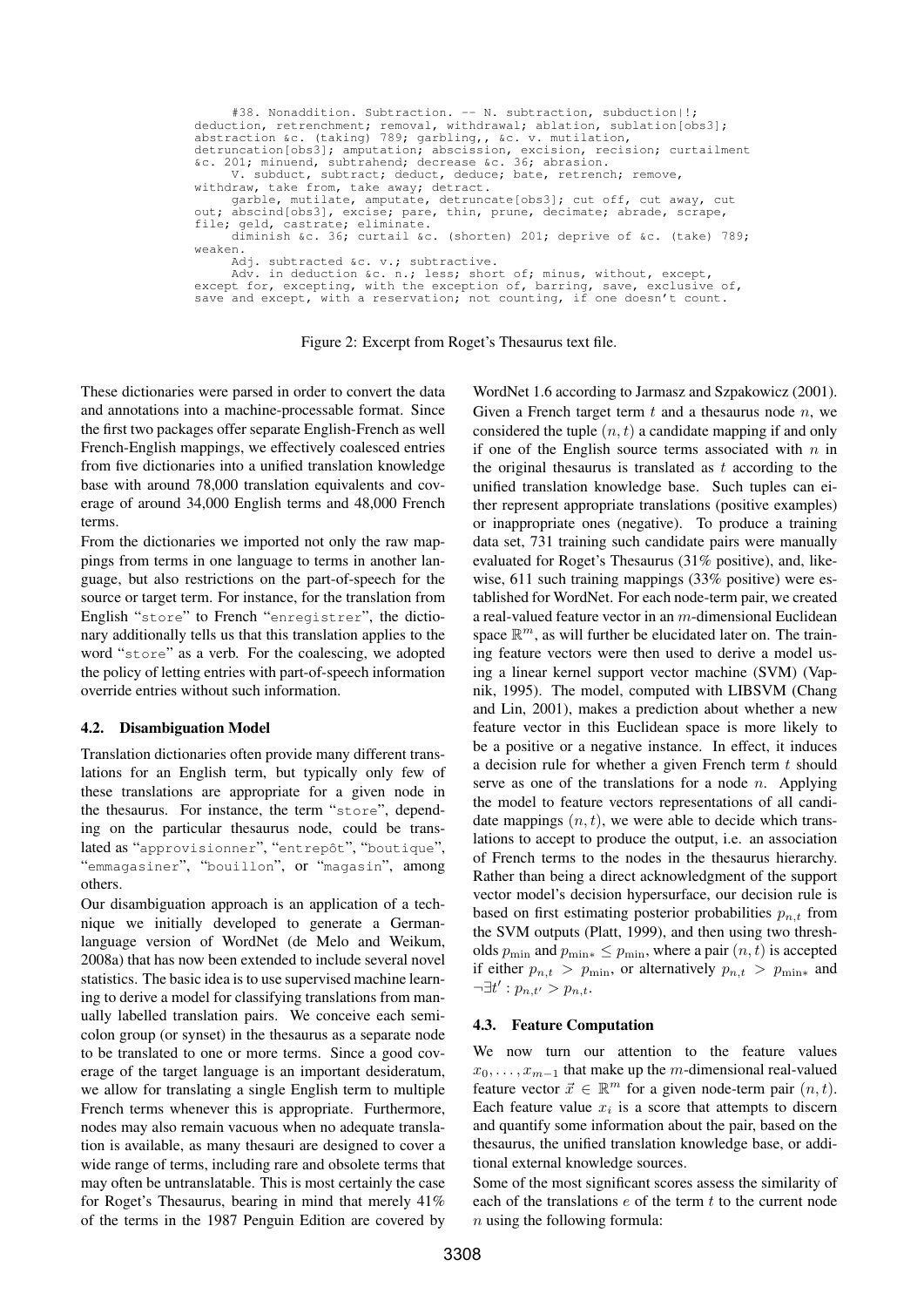

Figure 3: Links from a French term via English translations to nodes in Roget's Thesaurus (labels abbreviated). Due to the polysemy of the English terms, many nodes are inappropriate for the French term.

$$
\sum_{e \in \phi(t)} \max_{n' \in \sigma(e)} \gamma(t, e, n') \operatorname{sim}_n(n, n') \tag{1}
$$

It is assumed here that  $\phi(t)$  yields the set of English translations of a French term t,  $\sigma(e)$  yields the set of thesaurus nodes of an English term  $e, \gamma(t, e, n)$  is a weighting function for term-node pairs  $n, t$  with respect to a translation e, and  $\sin_n(n_1, n_2)$  is a semantic relatedness measure between two thesaurus nodes  $n_1$  and  $n_2$ . In Figure 3, we observe that the uppermost node is relevant for both "cut" and "carve" by being directly linked to them. Using advanced relatedness measures  $\sin n$  we also can account for cases where there is no such direct link. For Roget's Thesaurus, apart from using the trivial identity test, we also computed such scores using a graph distance similarity measure. For WordNet, we used the identity test, the graph distance algorithm, as well as a gloss similarity measure, as described in more detail elsewhere (de Melo and Weikum, 2008a).

The weighting function scores  $\gamma(t, e, n)$  are mainly used to pay respect to the extent of the relevance of other nodes  $n'$  for our current term  $t$ . For example, we may disregard nodes that are known or predicted to have a different part-of-speech than the term  $t$  using a lexical category compatibility weighting function, or we may weight WordNet nodes by their sense frequency in the SemCor corpus (de Melo and Weikum, 2008a).

Several further scores attempt to quantify the number of relevant alternatives to  $n$  when considering thesaurus nodes for  $t$ . A global score is computed as follows:

$$
\frac{1}{\sum_{n' \in C} (1 - \operatorname{sim}_{n}(n, n'))}
$$
 (2)

where  $C = \bigcup \sigma(e)$  stands for the complete candidate  $e \in \phi(t)$ 

set. The score assesses how many relevant alternative nodes there are, or, metaphorically speaking, how many rivals

there are, because a lower number of rivals increases our confidence in the acceptance of  $(n, t)$ .

Additionally, one can also consider what might be called a local variant of the score. For each English translation e of  $t$ , we may distinguish three cases: (1)  $e$  is directly connected to  $n(2)$  e is not directly connected to  $n$  but instead to some other  $n'$  that is sufficiently similar to  $n(3)$  none of the nodes  $n'$  that  $e$  is linked to exhibit a sufficient level of resemblance with n. For cases (1) and (2) we may then ask how many relevant alternative nodes there are, and hence introduce several scores of the following form:

$$
\sum_{e \in \phi(t)} \frac{\mathbf{1}_{\{n_1\} \; \exists n_2 \in \sigma(e) : \; \text{sim}_n(n_1, n_2) \ge s_{\min}\}}{1 + \sum_{n' \in \sigma(e)} \gamma(t, e, n')(1 - \text{sim}_n(n, n'))} \qquad (3)
$$

Here,  $\mathbf{1}_S$  is the indicator function for a set  $S(\mathbf{1}_S(s) = 1$  if  $s \in S$  and 0 otherwise). We use it to take into account only those translations  $e$  that are actually linked to  $n$  or to some node  $n'$  with a high similarity to  $n$  (note, however, that we set the similarity threshold  $s_{\text{min}}$  to 1.0).

Similarly, we observed that the number of alternative French terms  $t$  that could be associated with a given thesaurus node  $n$  can serve as an indication of whether to accept a mapping. In the extreme case, when no other French terms other than our current term  $t$  are eligible for the current node, the chances of a positive match are rather high. This gives rise to the following formula, which is symmetric to Equation 3 above:

$$
\sum_{e \in \sigma^{-1}(n)} \frac{\mathbf{1}_{\{t_1 \mid \exists t_2 \in \phi^{-1}(e) : \sin(t_1, t_2) \ge s_{\min}\}}(t)}{1 + \sum_{t' \in \phi^{-1}(e)} \gamma(t', e, n)(1 - \text{sim}_{t}(t, t'))}.
$$
 (4)

Here,  $\sigma^{-1}(n) = \{e \mid n \in \sigma(e)\}\$  yields the set of all English terms associated with a node,  $\phi^{-1}(e) = \{t \mid e \in \phi(t)\}\$ yields the set of all French translations of an English term, and  $\sinh(t_1, t_2)$  is a semantic relatedness function between French terms, in our case either a simple identity test, or a more advanced measure as described later in Section 4.4. Apart from these scores, we additionally integrate the scores that had previously been used for building a Germanlanguage WordNet (de Melo and Weikum, 2008a). Further improvements were obtained by considering scores that capture the relative placement of a node with reference to the other nodes under consideration for a term  $t$ . Given a feature score  $f(n, t)$ , say a semantic overlap score as described by Equation 1, as well as a minimal score value  $f_{\text{min}}$  that would ideally be attained by at least one of the nodes, we calculate a corresponding relative score

$$
\frac{f(n,t)}{\max(\{f_{\min}\} \cup \{f(n',t) \mid n' \in C\})}
$$
\n
$$
(5)
$$

with respect to the set of candidate nodes C as defined above.

#### 4.4. Additional Background Knowledge

After computing the training feature vectors in this way, we used the learnt model to obtain probabilities  $p_{n,t}$  for all potential candidate pairs  $(n, t)$  as described earlier in Section 4.2. For Roget's Thesaurus, we then also evaluated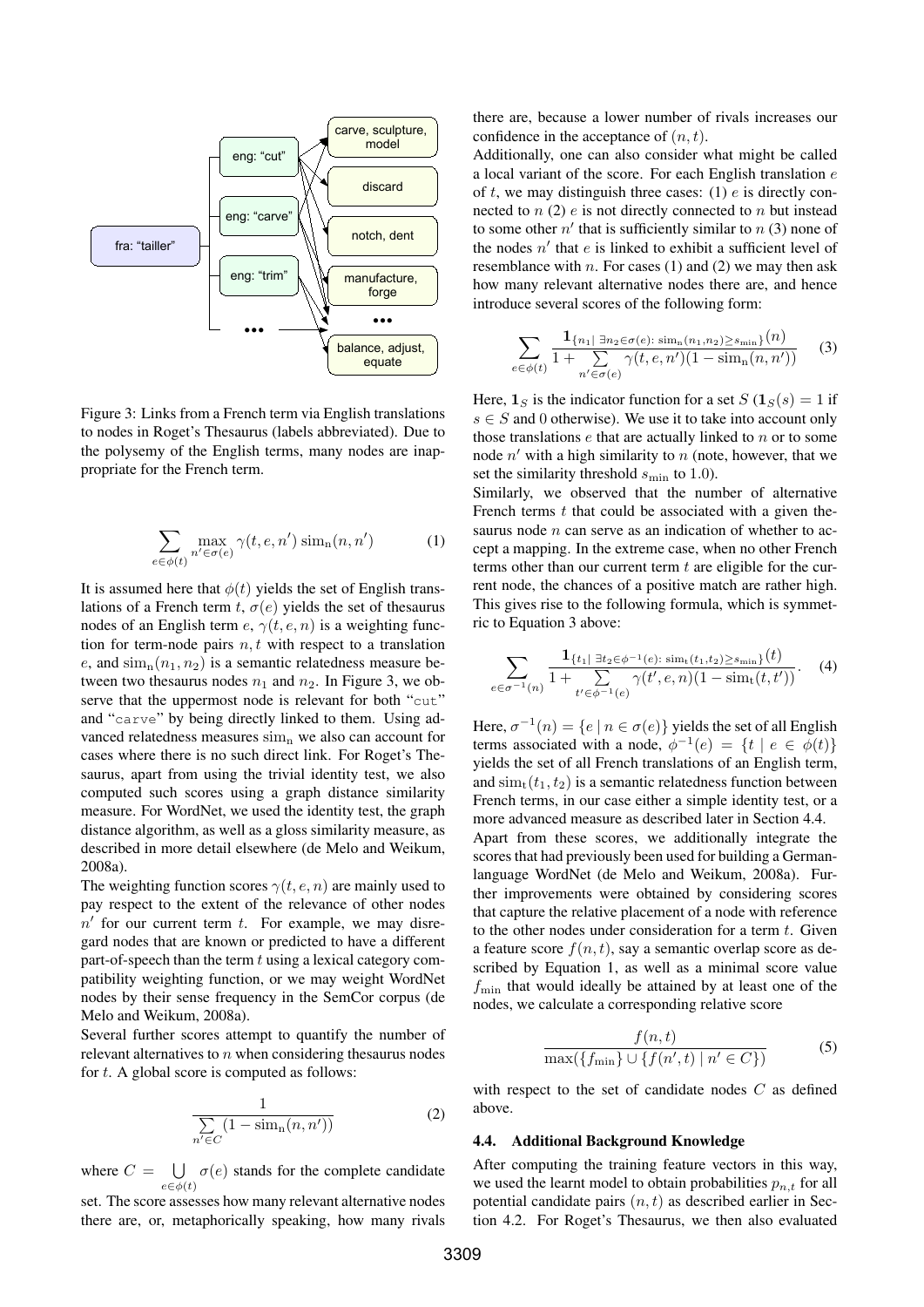

Figure 4: Excerpt from French thesaurus available in conjunction with the OpenOffice.org 2.0 office application suite

an optional supplementary coverage boosting procedure, based on the availability of additional prior knowledge. We parsed the French thesaurus from the OpenOffice.org 2.0 application suite<sup>1</sup> to gain relationship information between French terms (cf. Figure 4). The feature computation and classification process was then re-iterated using several new extended scores that exploit this additional knowledge as well as the initial, preliminary probabilities  $p_{n,t}$ .

First of all, the information from the external resource allows us to define a similarity measure  $\sin<sub>t</sub>$  between French terms, where  $\text{sim}_{t}(t, t') = 1$  if the two terms are directly related according to the OpenOffice.org thesaurus, and 0 otherwise. We may then define  $R(t) = \{t' \mid \text{sim}_{t}(t, t') = 1\}$ as the neighbourhood of  $t$ , and compute a score of the following form

$$
\sum_{t' \in R(t)} \max_{e \in \phi(t')} \max_{n' \in \sigma(e)} \gamma(t', e, n') \operatorname{sim}_n(n, n') \tag{6}
$$

This formula assesses the similarity of each related term  $t'$ to the candidate node  $n$  by computing the maximum similarity to  $n$  of any of the senses indirectly linked to  $t'$  via translations. Figure 5 shows how these related terms may reinforce candidate nodes. The choice of a weighting function  $\gamma(t, e, n) = p_{n,t}$  based on the initial probabilities leads to a score that essentially reflects whether any of the related terms are also being mapped to the current thesaurus node. For instance, even if a term  $t$  has a low initial probability  $p_{n,t}$ , the fact that it is known to be related to several other terms  $t'$  with high probabilities  $p_{n,t'}$  may increase the prospects of  $(n, t)$  being accepted with little risk of committing an error. Moreover, mutual reinforcement of multiple pairs  $(n, t)$  with low probabilities is also possible.

The relatedness measure between French terms can further be applied to Equation 4, again in conjunction with a weighting function  $\gamma(t, e, n) = p_{n,t}$  that uses the initial classification probabilities. The equation then reflects the number of alternative French terms that could be associated with the node, weighted by their initial probability estimate, and disregarding those alternative terms that are known to be related to the current term  $t$  under consideration.



Figure 5: Indirect connections from a French term to thesaurus nodes via related terms (additional background knowledge) and translations.

Finally, we can use the new similarity measure to compute a reverse form of Equation 1:

$$
\sum_{e \in \sigma^{-1}(n)} \max_{t' \in \phi^{-1}(e)} \gamma(t', e, n') \operatorname{sim}_{t}(t, t') \tag{7}
$$

Here, one considers all the English terms associated with a thesaurus node, retrieves their translations, and then determines to what extent these translations are similar to the current term t under consideration. Certainly, this could also be computed with a trivial identity similarity measure for French terms, but due to the symmetric behaviour of the translation functions  $\phi$  and  $\phi^{-1}$ , the resulting values would correspond to those computed using Equation 1.

With these new feature scores, we recreated all feature vectors and trained a new classification model.

### 5. Related Work

Scannell (2003) describes an approach that seems to be grounded in similar intuitions as ours, which he used to connect Irish Gaelic terms with English terms in Roget's

<sup>1</sup>http://www.openoffice.org/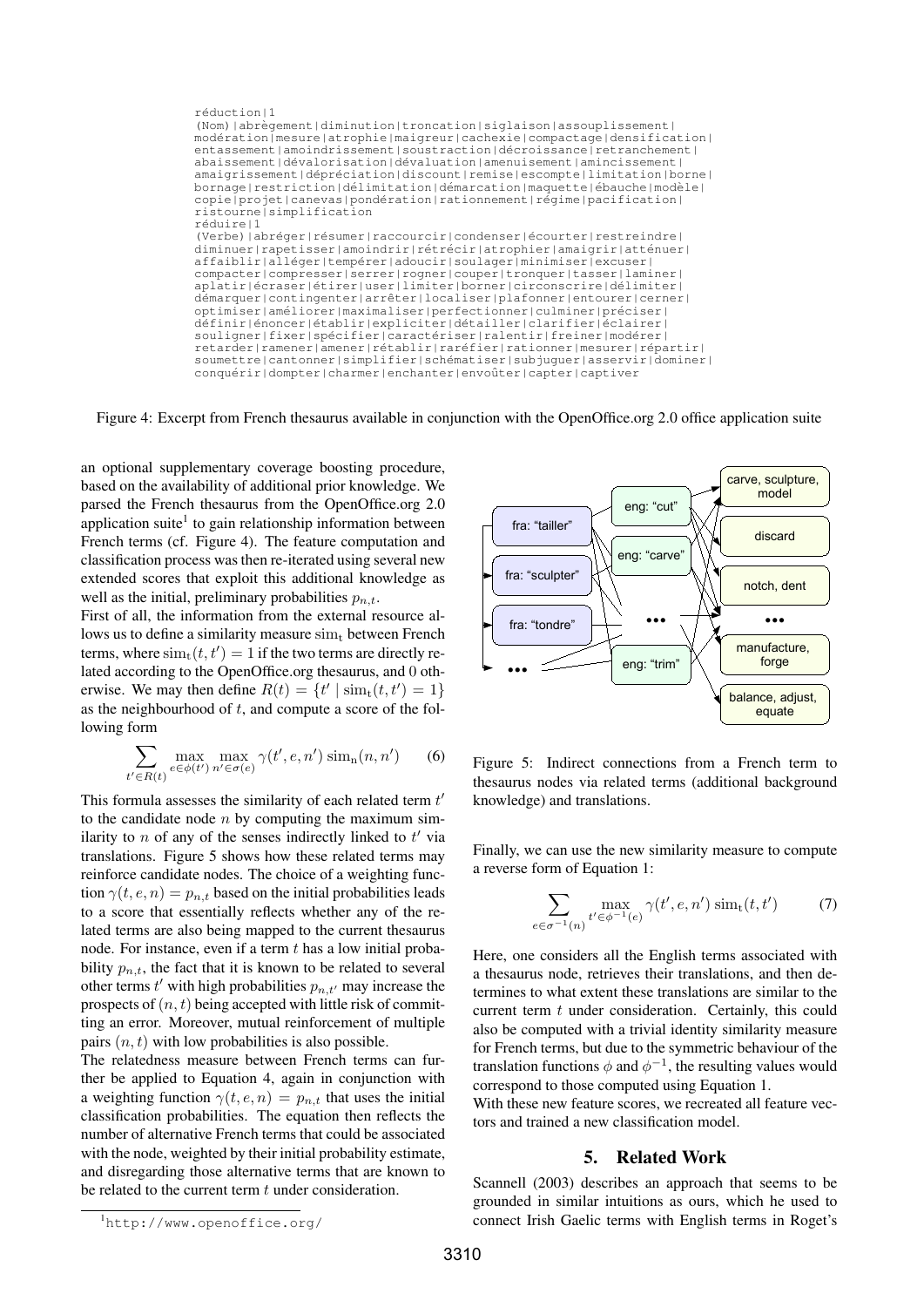Thesaurus. In contrast to our system, the disambiguation is based on a simple heuristic combined with manual disambiguation work, and the final thesaurus does not retain the original structure of Roget's Thesaurus.

A number of works have considered mapping non-English terms to Princeton WordNet, e.g. Okumura and Hovy (1994), Atserias et al. (1997), and Sathapornrungkij and Pluempitiwiriyawej (2005), adopting what Vossen (1996) has called the *expand model* for adapting WordNet to new languages. The overall strategy adopted in these studies is comparable to ours in that translation dictionaries are used to translate an existing lexical resource based on disambiguation heuristics, however they rely on static predetermined criteria that are often WordNet-specific rather than flexibly adapting to the mapping task by learning a decision rule from real-valued feature vector instances.

Other researchers have proposed deriving thesaurus-like information from corpus co-occurrence statistics (Doyle, 1961; Grefenstette, 1993; Jacquemin and Ploux, 2006) or from monolingual dictionaries (Ploux and Victorri, 1998), however the resulting resources lack the well-organized hierarchy and semantic links of Roget's Thesaurus and Word-Net. Although there are, in principle, means of detecting hypernym relations from text corpora (Hearst, 1992), such techniques tend to have a low recall so only a small subset of all terms will end up being linked, and it is unlikely that a coherent organization scheme could be constructed from such individual links. A more feasible alternative is to enrich an existing thesaurus with new additional information derived from corpora or dictionaries (Araujo and Pérez-Agüera, 2006). Such techniques could also be invoked to enhance the thesauri generated by our mapping procedure.

#### 6. Evaluation

In this section, we report on our evaluation of the French thesaurus translation mappings. Using the same procedure as for the training data sets, we generated test sets that are independent and do not overlap in any way with the training data. Our test set for Roget's consists of 1,012 humanevaluated  $n, t$  pairs, labelled as either positive or negative examples, while the respective WordNet mappings numbered 1,276. As is common in classification settings, we evaluate the classification model using the accuracy, precision, and recall as evaluation measures.

#### 6.1. Roget's Thesaurus

As mentioned earlier, we first built a version of Roget's Thesaurus without additional background information from the OpenOffice.org thesaurus. Table 1 shows the precision and recall values on the test set for this version using several choices of  $p_{\min}$  and  $p_{\min*}$ , thereby demonstrating the trade-off between precision and recall.

The results are quite impressive, given the enormous difficulty of this task, and demonstrate the viability of our approach despite our designation of semicolon groups as the basic units, which requires much finer distinctions than would be necessary at the level of headwords.

Table 1: Comparison of precision and recall of Roget's Thesaurus translation for different choices of classification thresholds, based on 1,012 manually created test mappings

| $p_{\rm min}$ | $p_{\min*}$ | precision | recall |
|---------------|-------------|-----------|--------|
| 0.3           | 0.25        | 84.05%    | 77.75% |
| 0.35          | 0.3         | 85.80%    | 75.50% |
| 0.5           | 0.5         | 89.49%    | 66.00% |
| 0.6           | 0.5         | 89.38%    | 61.00% |

Table 2: Comparison of precision and recall of Roget's Thesaurus translation (with additional background information from the OpenOffice.org thesaurus) for different choices of classification thresholds, based on 1,012 manually created test mappings

| $p_{\rm min}$ | $p_{\min*}$ | precision | recall |
|---------------|-------------|-----------|--------|
| 0.3           | 0.25        | 84.94%    | 81.75% |
| 0.35          | 0.3         | 87.64%    | 78.00% |
| 0.5           | 0.5         | 89.40%    | 67.50% |
| 0.6           | $0.5 -$     | 91.01\%   | 63.25% |

#### 6.2. Roget's Thesaurus with Background Knowledge

Subsequently, we evaluated how background knowledge from the OpenOffice.org thesaurus can be leveraged to improve the quality of the mappings using the scheme described in Section 4.4.

The results are shown in Table 2. Having taken a closer look at the generated output, we noticed that many of the misclassifications at the semicolon level are nevertheless correct when considered at the level of head words, so we opted for  $p_{\min} = 0.3$ ,  $p_{\min*} = 0.25$  for the rest of our study, which produces a more extensive coverage than higher thresholds. It is quite obvious that other choices may be embraced when the prospective applications require fine-grained distinctions with a greater level of accuracy. Since most modern natural language processing applications rely on some form of statistical processing, another alternative would be immediately adopting the thesaurus as a probabilistic one, where every term is considered linked to a node with a certain probability.

With our choice of parameter values for  $p_{\min}$  and  $p_{\min*}$ , we generated the final version of Roget's Thesaurus, and evaluated it in more detail as shown in Tables 3 and 4. The former reports the precision and recall by part-of-speech, showing how verbs are much harder to classify correctly due to their greater polysemy, while the latter table offers coverage statistics. Figure 6 shows an excerpt from the generated thesaurus.

# 6.3. WordNet

The same classification approach was also applied to Word-Net, and results on the test set for several acceptance thresholds are shown in Table 5. The overall scores imply slightly less accurate results than for Roget's Thesaurus, which, of course, is due to the fact that the sense distinctions are even more subtle than for Roget's semicolon groups. Indeed, even humans often have considerable difficulties when annotating text with WordNet senses. Additional preliminary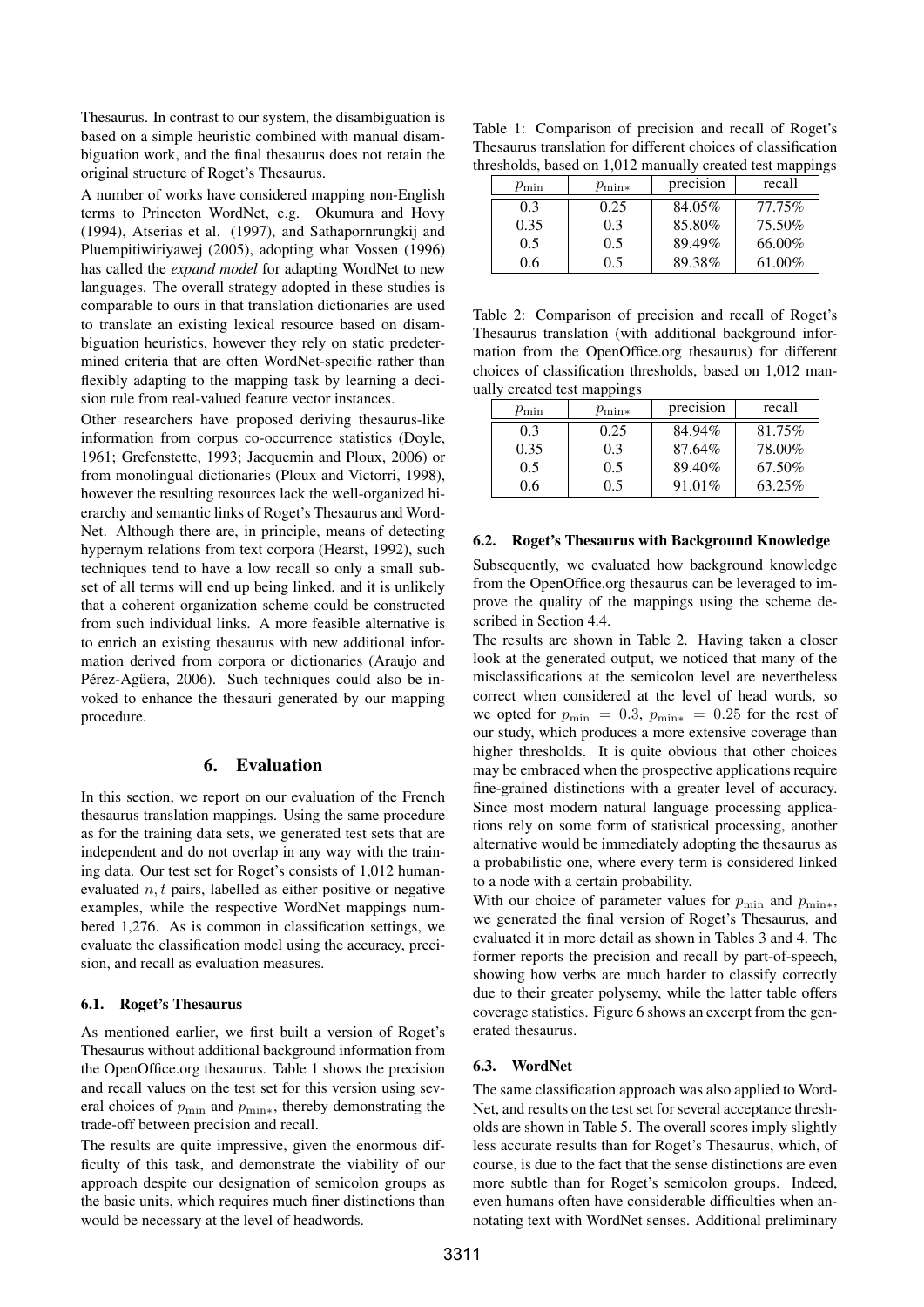| #38. N. soustraction; ratiocination; abaissement, retranchement, réduction;    |  |  |  |  |  |  |
|--------------------------------------------------------------------------------|--|--|--|--|--|--|
| ablation, retrait; abstraction, idée abstraite; mutilation; amputation;        |  |  |  |  |  |  |
| abaissement, raccourcissement, réduction, diminution; décroîs, abaissement;    |  |  |  |  |  |  |
| abrasion;                                                                      |  |  |  |  |  |  |
| V. prélever, soustraire, déduire, retrancher; déduire; retirer, emporter,      |  |  |  |  |  |  |
| ôter, éloigner, restreindre, claustrer; éloigner, ôter, prélever, emporter,    |  |  |  |  |  |  |
| retrancher; fausser, mutiler, amputer; retrancher, abattre, tailler; découper; |  |  |  |  |  |  |
| rogner, diluer, délayer, exciser, éclaicir; décimer, racler; limer; châtrer,   |  |  |  |  |  |  |
| castrer; supprimer; rapetisser; écourter, restreindre, raccoucir, abréger;     |  |  |  |  |  |  |
| Adj. soustrait;                                                                |  |  |  |  |  |  |
| Adv. en outre, excepté, moins, épargnons, dénué de, sans, sauvons, sauf;       |  |  |  |  |  |  |
|                                                                                |  |  |  |  |  |  |

Figure 6: Excerpt from translation of Roget's Thesaurus text file. Note how polysemy can lead to mistranslations (translating the English "deduction" to "ratiocination" may make sense in certain contexts, however in this case a different sense of "deduction" was intended).

Table 3: Evaluation of mapping classifications for Roget's Thesaurus with additional background knowledge using  $p_{\min} = 0.3$ ,  $p_{\min*} = 0.25$  and based on 1,012 manually created test mappings

|            | precision | recall |
|------------|-----------|--------|
| nouns      | 83.98%    | 88.27% |
| verbs      | 76.56%    | 60.49% |
| adjectives | 91.75%    | 88.12% |
| adverbs    | 88.89%    | 72.73% |
| overall    | 84.94%    | 81.75% |

Table 4: Coverage statistics for translation of Roget's Thesaurus with additional background knowledge using  $p_{\min} = 0.3, p_{\min*} = 0.25$ 

|            | terms  | lexicalized | node     |
|------------|--------|-------------|----------|
|            |        | nodes       | mappings |
| nouns      | 11,161 | 11,628      | 31,376   |
| verbs      | 3,624  | 4,861       | 14,666   |
| adjectives | 6,166  | 5,418       | 15,116   |
| adverbs    | 705    | 651         | 1,638    |
| total      | 21,232 | 22,560      | 62,798   |

tests also indicated that the OpenOffice.org thesaurus data was not well-suited for producing significant improvements to the WordNet mappings. Comparing Figures 1 and 4, it should be quite clear that the OpenOffice.org thesaurus information is often too coarse.

Though lower than for Roget's Thesaurus, the overall results fulfil the demands of many applications, in particular for human thesauri where fine-grained sense distinctions are not a requirement, and for statistical natural language processing systems that are able to benefit from imperfect mappings (de Melo and Weikum, 2008b). Using the settings  $p_{\min} = 0.7$  and  $p_{\min*} = 0.6$ , a more in-depth assessment was carried out, as shown in Tables 6 and 7.

Obviously, automatically translated resources may not be able to deliver the same wealth of useful terms and expressions and the same level of organization as a native thesaurus compiled over many years by lexicographers and native speakers familiar with a wide range of literature. For WordNet, this difference is more pronounced than for Roget's Thesaurus because an ideal French WordNet would have French-language glosses and additional synsets to cover French-specific terms (de Melo and Weikum, 2008b).

Table 5: Comparison of precision and recall of WordNet translation for different choices of classification thresholds, based on 1,276 manually created test mappings

| $p_{\rm min}$ | $p_{\rm min*}$ | precision | recall |
|---------------|----------------|-----------|--------|
| 0.5           | 0.5            | 72.78%    | 76.88% |
| 0.6           | 0.55           | 78.00%    | 73.13% |
| 0.7           | 0.6            | 81.20%    | 63.44% |
| 0.8           | 07             | 86.22%    | 52.81% |

Table 6: Evaluation of mapping classifications for Word-Net, using  $p_{\min} = 0.7$  and  $p_{\min*} = 0.6$  and based on 1,276 manually created test mappings

|            | precision | recall |  |
|------------|-----------|--------|--|
| nouns      | 80.51%    | 63.76% |  |
| verbs      | 59.46%    | 47.83% |  |
| adjectives | 91.67%    | 69.47% |  |
| adverbs    | 86.96%    | 66.67% |  |
| overall    | 81.20%    | 63.44% |  |

However, the coverage of these WordNet mappings is quite encouraging and could be improved even more by exploiting more complete translation dictionaries.

#### 7. Concluding Remarks

In this paper, we described a framework that successfully allowed us to automatically create French versions of Roget's Thesaurus and WordNet, based on freely available translation dictionaries and a set of manually established training mappings. Sense disambiguation is performed by training and applying a linear model that, given a possible mapping from an entry or node in the thesaurus to a French term, evaluates various structural and statistical properties

Table 7: Coverage statistics for translation of Princeton WordNet, using  $p_{\min} = 0.7$  and  $p_{\min*} = 0.6$ 

|            | terms  | lexicalized | sense    |
|------------|--------|-------------|----------|
|            |        | synsets     | mappings |
| nouns      | 14,563 | 15,565      | 25,141   |
| verbs      | 3,807  | 4,765       | 9,717    |
| adjectives | 6,637  | 6,548       | 12,621   |
| adverbs    | 1,234  | 1,252       | 2,069    |
| total      | 25,716 | 28,130      | 49,548   |